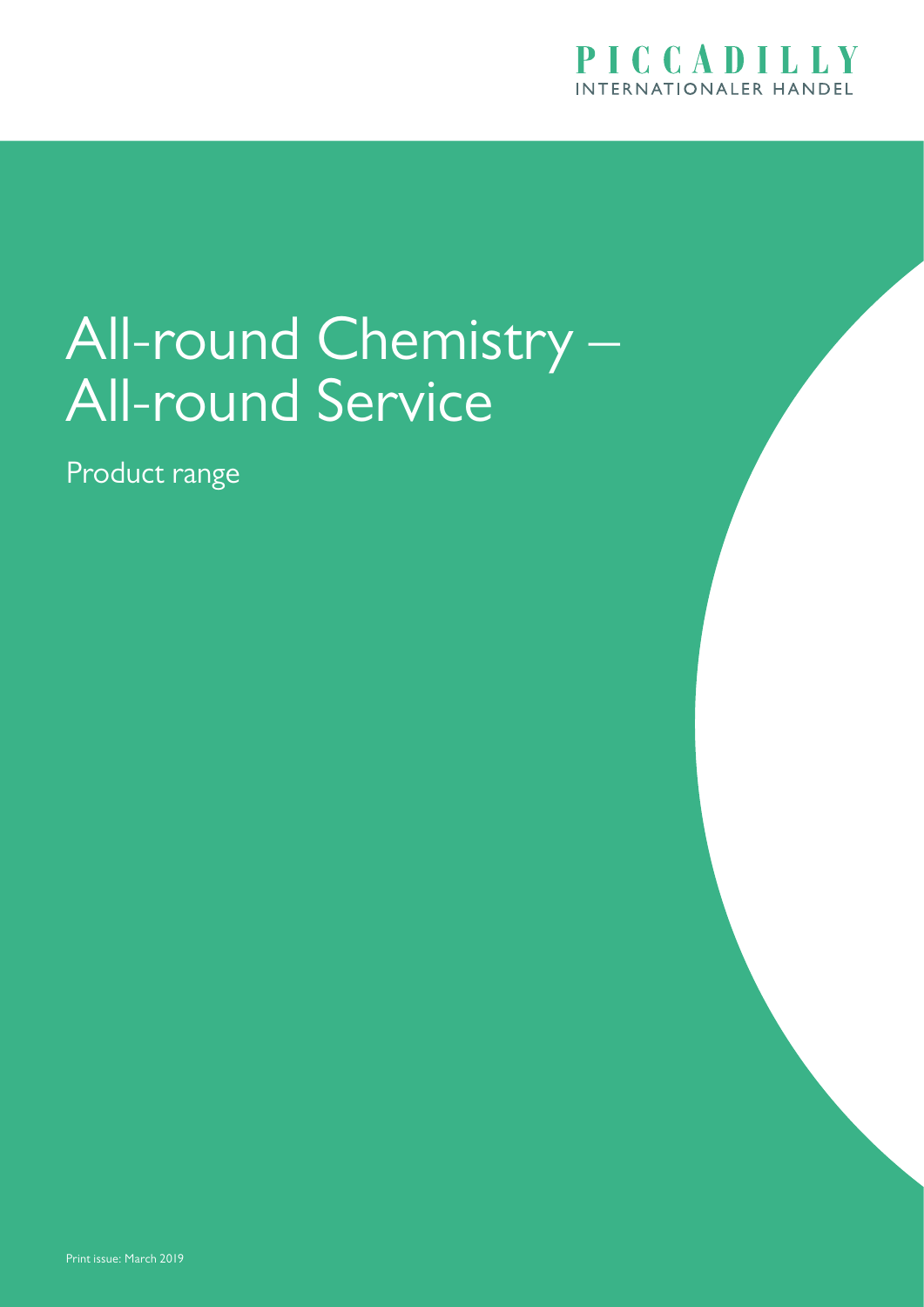| Product name                                 | CAS-No.                       | EINECS-No.                     | Comments                                            |  |
|----------------------------------------------|-------------------------------|--------------------------------|-----------------------------------------------------|--|
| Acetic acid 60 %                             | $64 - 19 - 7$                 | 200-580-7                      | $\sqrt{2}$                                          |  |
| Acetonitrile                                 | $75 - 05 - 8$                 | 200-835-2                      | $\sqrt{2}$                                          |  |
| Acetone oxime                                | $127 - 06 - 0$                | 204-820-1                      | $\sqrt{2}$                                          |  |
| Acetyl chloride                              | $75 - 36 - 5$                 | 200-865-6                      | $\sqrt{2}$                                          |  |
| Acid chlorides                               | Various                       | Various                        | On request                                          |  |
| Alkyl Polyglycoside / APG                    | 110615-47-9 /<br>68515-73-1   | /                              | Different grades available                          |  |
| Amino trimethylene<br>phosphonic acid (ATMP) | $6419 - 19-8$                 | $229 - 146 - 5$                | $\overline{1}$                                      |  |
| Ammonium molybdate                           | 13106-76-8                    | $236 - 031 - 3$                | $\sqrt{2}$                                          |  |
| Ammonium sulfamate                           | 7773-06-0                     | $231 - 871 - 7$                | PICCADILLY REACH-Registration<br>up to 1.000 t/year |  |
| Anhydride hardener                           | 26590-20-5                    | 247-830-1                      | MTHPA, MHHPA, HHPA                                  |  |
| Antimony trioxide                            | 1309-64-4                     | $215 - 175 - 0$                | $\sqrt{2}$                                          |  |
| Antioxidants                                 |                               |                                | <b>Different Types</b><br>(EVERNOX, EVERFOS)        |  |
| Astaxanthin                                  | $472 - 61 - 7$                | $207 - 451 - 4$                | $\sqrt{2}$                                          |  |
| Barium carbonate                             | $513 - 77 - 9$                | $208 - 167 - 3$                | $\sqrt{2}$                                          |  |
| Barium Sulfate - natural (Baryte)            | 7727-43-7                     | $231 - 784 - 4$                | Also available as "Blanc Fixe"                      |  |
| Barium Sulfate - synthetic<br>(Blanc Fixe)   | 7727-43-7                     | $231 - 784 - 4$                | Also available as natural<br>Barium sulfate         |  |
| Benzal acetone                               | 1896-62-4 /<br>$122 - 57 - 6$ | 217-587-6 /<br>$204 - 555 - 1$ | PICCADILLY REACH-Registration<br>up to 100 t/year   |  |
| Benzoin                                      | $119 - 53 - 9$                | $204 - 331 - 3$                | $\sqrt{2}$                                          |  |
| Benzenesulfonic acid<br>70%, 90%, 98%        | $98 - 11 - 3$                 | 202-638-7                      | $\sqrt{2}$                                          |  |
| Benzenesulfochloride                         | 98-09-9                       | 202-636-6                      | $\sqrt{2}$                                          |  |
| Benzylacetone                                | 2550-26-7                     | 219-847-4                      | $\overline{ }$                                      |  |
| Bisphenol-A                                  | $80 - 05 - 7$                 | $201 - 245 - 8$                | Packing: BigBags, 25 kg bags                        |  |
| Borax (Sodium borate)                        | 1303-96-4                     | 1303-96-4                      | Decahydrate, Pentahydrate                           |  |
| Boric acid                                   | $10043 - 35 - 3$              | $233 - 139 - 2$                | $\overline{ }$                                      |  |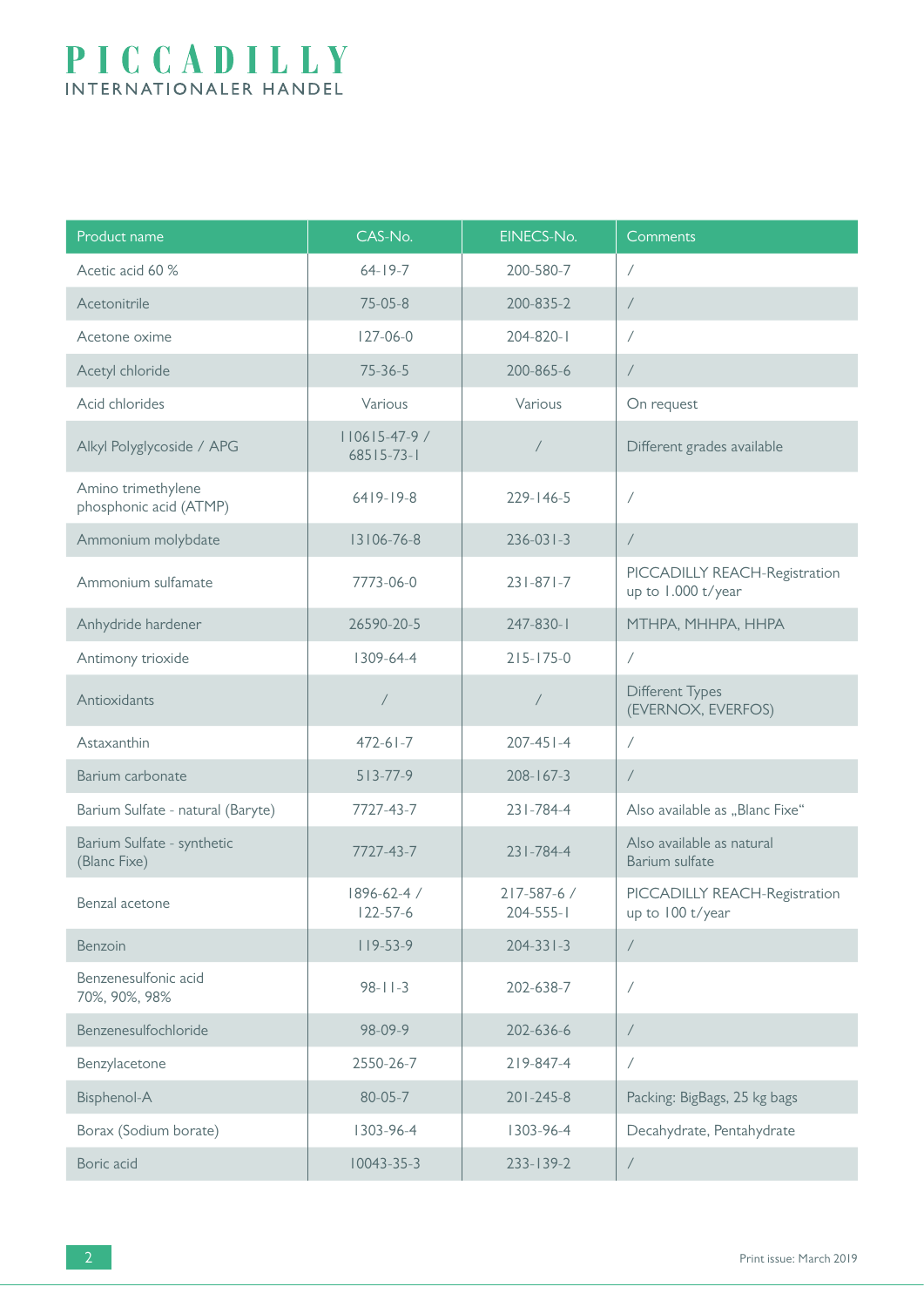### PICCADILLY INTERNATIONALER HANDEL

| Product name                           | CAS-No.          | EINECS-No.       | Comments                                                     |  |
|----------------------------------------|------------------|------------------|--------------------------------------------------------------|--|
| Calcium Carbonate /<br>PCC (synthetic) | $471 - 34 - 1$   | 207-439-9        | $\sqrt{2}$                                                   |  |
| Calcium Peroxide                       | 1305-79-9        | $215 - 139 - 4$  | $\sqrt{\phantom{a}}$                                         |  |
| Catechol                               | $120 - 80 - 9$   | 204-427-5        | $\sqrt{2}$                                                   |  |
| Ceroxide                               | $1345 - 13 - 7$  | $215 - 150 - 4$  | Different types                                              |  |
| Chromium-III-Nitrate<br>Nonahydrate    | 7789-02-8        | $236-921-1$      | Τ                                                            |  |
| Chromium oxide green                   | 1308-38-9        | $215 - 160 - 9$  | EU origin                                                    |  |
| Cinnamic acid                          | $621 - 82 - 9$   | $210 - 708 - 3$  | $\overline{\phantom{a}}$                                     |  |
| Cinnamic aldehyde                      | $104 - 55 - 2$   | $203 - 213 - 9$  | $\sqrt{2}$                                                   |  |
| Cinnamyl alcohol                       | $104 - 54 - 1$   | $203 - 212 - 3$  | $\overline{ }$                                               |  |
| Citric acid monohydrate (E330)         | 5949-29-1        | $201 - 069 - 1$  | $\overline{ }$                                               |  |
| Copper sulphate Pentahydrate           | 7758-99-8        | 231-847-6        | EU origin                                                    |  |
| Cryolite                               | 15096-52-3       | 237-410-6        | $\overline{1}$                                               |  |
| $D-(+)$ -Limonene                      | 5989-27-5        | $227 - 813 - 5$  | $\sqrt{2}$                                                   |  |
| D-(+)-Maltose monohydrate              | 6363-53-7        | $\sqrt{ }$       | $\overline{ }$                                               |  |
| Diethyl malonate                       | $105 - 53 - 3$   | 203-305-9        | $\overline{ }$                                               |  |
| Diethyl sulfate                        | $64 - 67 - 5$    | 200-589-6        | $\overline{1}$                                               |  |
| Dimethyl malonate                      | $108 - 59 - 8$   | 203-597-8        | $\overline{1}$                                               |  |
| Diphenylguanidine                      | $102 - 06 - 7$   | $203 - 002 - 1$  | $\overline{1}$                                               |  |
| Dolomite Powder                        | 16389-88-1       | 240-440-2        | Natural product                                              |  |
| E-Glas chopped strands                 |                  | $\overline{ }$   | For reinforcement of Polypropy-<br>lene (PP), Polyamide (PA) |  |
| <b>Epoxy Resins</b>                    | 25068-38-6       | 500-033-5        | For e.g. Coatings, Construction<br>and Composites            |  |
| Erbium oxide                           | $12061 - 16 - 4$ | $12061 - 16 - 4$ | $\sqrt{2}$                                                   |  |
| Ethyl acetate                          | $141 - 78 - 6$   | 205-500-4        | $\sqrt{2}$                                                   |  |
| Ethyl cinnamate                        | $103 - 36 - 6$   | $203 - 104 - 6$  | $\sqrt{2}$                                                   |  |
| Ethyl silicate-40                      | $78 - 10 - 4$    | 201-083-8        | $\sqrt{2}$                                                   |  |
| Ferrous sulfate heptahydrate           | 7782-63-0        | $231 - 753 - 5$  |                                                              |  |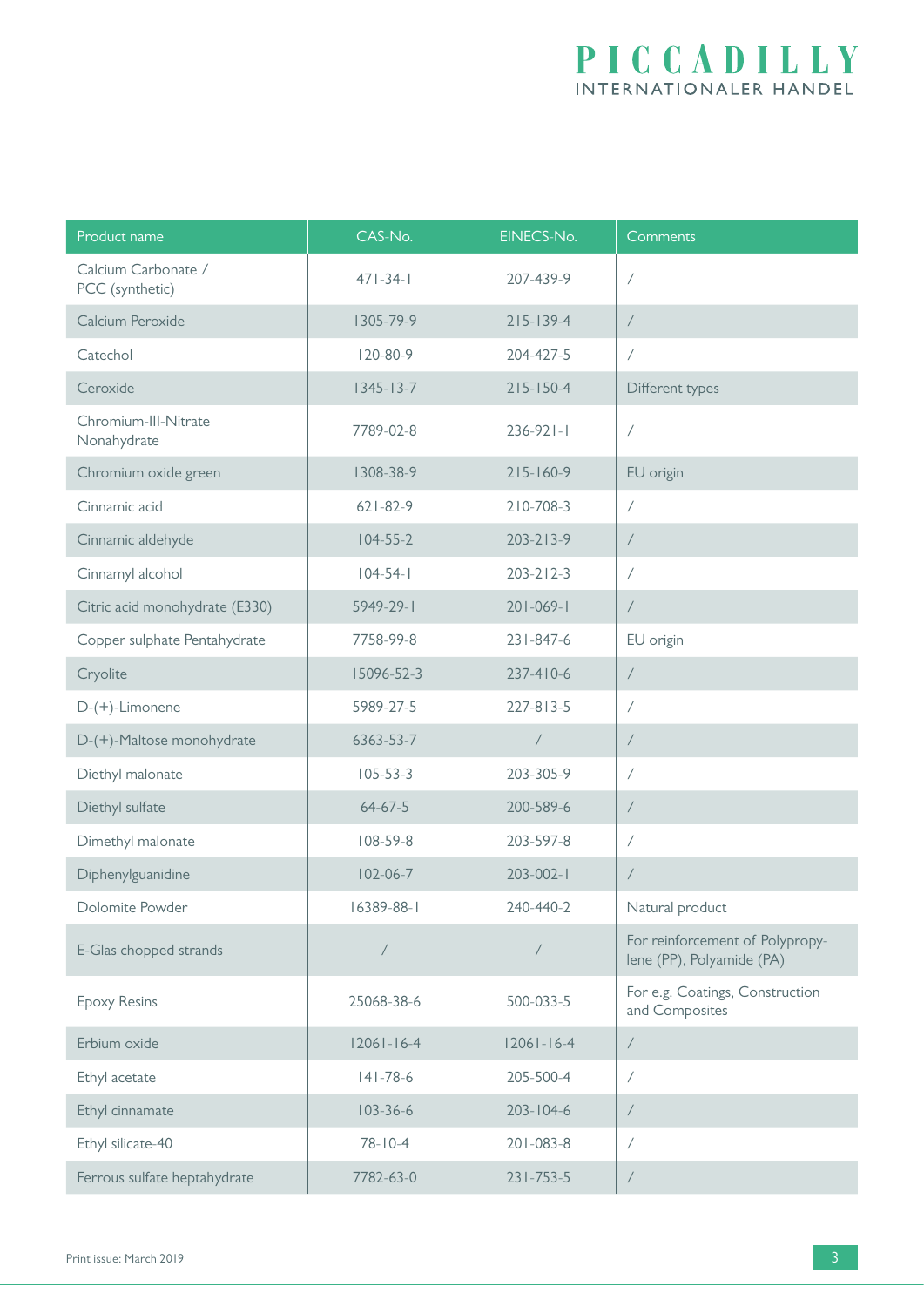| Product name                          | CAS-No.                  | EINECS-No.                     | Comments                                              |  |
|---------------------------------------|--------------------------|--------------------------------|-------------------------------------------------------|--|
| Ferrous sulfate monohydrate           | $17375 - 41 - 6$         | $231 - 753 - 5$                | $\sqrt{2}$                                            |  |
| High-performance compounds            | $\sqrt{2}$               | $\sqrt{2}$                     | On request                                            |  |
| High-quality recyclates               | $\sqrt{2}$               | $\sqrt{2}$                     | On request                                            |  |
| Hyaluronic Acid                       | $9004 - 61 - 9$          | Τ                              | $\overline{\phantom{a}}$                              |  |
| Hydroxylamine sulfate                 | 10039-54-0               | $233 - 118 - 8$                | $\sqrt{2}$                                            |  |
| Iron oxide black 780                  | $1317 - 61 - 9$          | $215 - 277 - 5$                | $\sqrt{\phantom{a}}$                                  |  |
| Iron oxide red 303                    | $1309 - 37 - 1$          | $215 - 168 - 2$                | $\sqrt{2}$                                            |  |
| Iron oxide yellow 313                 | 20344-49-4               | 243-746-4                      | $\sqrt{2}$                                            |  |
| Itaconic acid                         | $97 - 65 - 4$            | 202-599-6                      | $\sqrt{2}$                                            |  |
| Kaolin, calcinated                    | 1332-58-7                | $215 - 286 - 4$                | Functional filler                                     |  |
| Lactic acid                           | $79 - 33 - 4$            | $201 - 196 - 2$                | Food Grade, Excellent Grade,<br>Heatstable Grade      |  |
| Lithium carbonate                     | $554 - 13 - 2$           | 209-062-5                      | $\sqrt{2}$                                            |  |
| Lithopone                             | 1314-98-3 /<br>7727-43-7 | $215 - 251 - 3 /$<br>231-784-4 | Synthetic white pigment                               |  |
| Maleic acid anhydride, briquettes     | $108 - 31 - 6$           | $203 - 571 - 6$                | $\sqrt{2}$                                            |  |
| Melaminecyanurat                      | 37640-57-6               | 253-575-7                      | Flame retardant, Plastics, Textile<br>agent, Coatings |  |
| Melaminephosphate                     | 20208-95-1               | $243 - 601 - 5$                | Flame retardant, Textile agent,<br>Coatings           |  |
| Melaminepolyphosphate                 | 2092216-23-9             | 606-668-5                      | Flame retardant, Plastics, Textile<br>agent           |  |
| Melaminepyrophosphate                 | $15541 - 60-3$           | 239 590-1                      | Flame retardant, Textile agent,<br>Coatings           |  |
| Methylethylketoxim /<br>2-Butanonoxim | $96 - 29 - 7$            | 202-496-6                      | $\bigg)$                                              |  |
| Methyl cinnamate                      | $103 - 26 - 4$           | 203-093-8                      | $\sqrt{\phantom{a}}$                                  |  |
| Methyl thiouracil                     | $56 - 04 - 2$            | 200-252-3                      | $\sqrt{2}$                                            |  |
| Niobium oxide                         | 1313-96-8                | $215 - 213 - 6$                | Niobium(V)-oxide                                      |  |
| Nitrocellulose                        | 9004-70-0                | $200 - 661 - 7$                | $\sqrt{2}$                                            |  |
| Orange oil                            | 8028-48-6                | 232-433-8                      | $\overline{ }$                                        |  |
| Oxalic acid anhydro                   | $144-62-7$               | 205-634-3                      | $\sqrt{2}$                                            |  |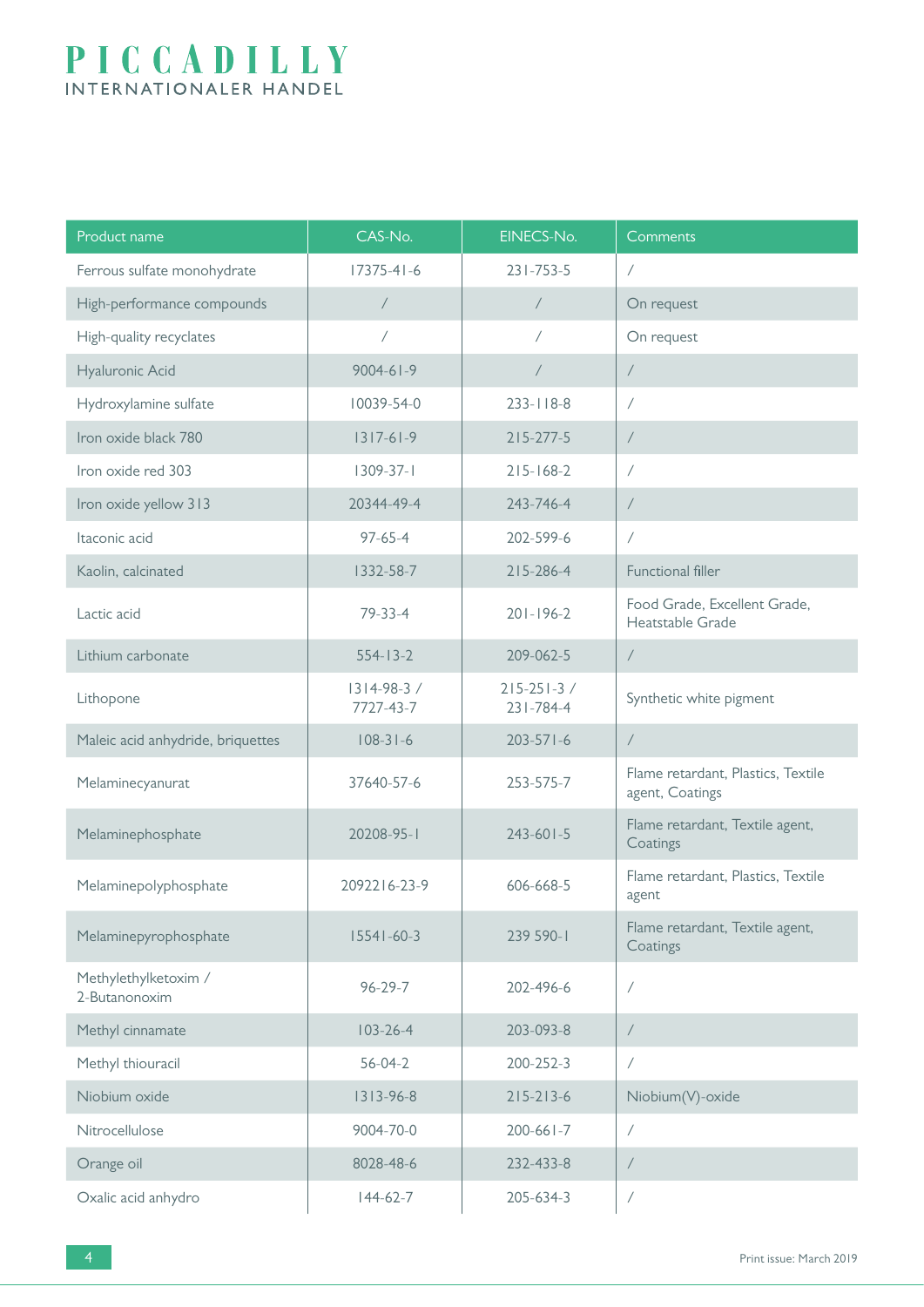| Product name                                                 | CAS-No.                       | EINECS-No.               | Comments                                                               |  |
|--------------------------------------------------------------|-------------------------------|--------------------------|------------------------------------------------------------------------|--|
| Oxalic acid dihydrate                                        | 6153-56-6                     | 205-634-3                | $\sqrt{2}$                                                             |  |
| Oxalic acid dihydrate<br>"low sulfur - ultra pure"           | 6153-56-6                     | 205-634-3                | $\sqrt{2}$                                                             |  |
| Oxalic acid potassium salt<br>2-hydrate                      | 6100-20-5 &<br>$127 - 96 - 8$ | 204-874-6                |                                                                        |  |
| Phenyltrichlorosliane                                        | $98 - 13 - 15$                | 202-640-8                | Hydrolyzable with air moisture,<br>soluble with inert organic solvents |  |
| Phonolite                                                    | $\sqrt{2}$                    | $\sqrt{2}$               | $\sqrt{2}$                                                             |  |
| Potassium bioxalate                                          | $127 - 95 - 7$                | 204-873-0                | $\sqrt{2}$                                                             |  |
| Potassium cyanide                                            | $151 - 50 - 8$                | 205-792-3                | EU origin                                                              |  |
| Potassium;<br>dihydroxy-methyl-oxidosilane                   | 31795-24-1                    | 250-807-9                | Γ                                                                      |  |
| Red Phosphorus Masterbatch                                   |                               | $\overline{\phantom{a}}$ | Different types for polyamide                                          |  |
| Red Phosphorus Powder                                        | $7723 - 14 - 0$               | $231 - 768 - 7$          | Different types, concentrations for<br>polyamide                       |  |
| Regrained materials - plastics                               | $\sqrt{2}$                    | $\sqrt{ }$               | On request                                                             |  |
| Siliconemulsion GKE 50-94M                                   | $64 - 19 - 7$                 | 200-580-76               | $\sqrt{2}$                                                             |  |
| Silicon organic LIQUID GKZH 136-<br><b>I57M</b>              | 63148-57-2                    | $214 - 685 - 0$          | $\sqrt{2}$                                                             |  |
| Sodium 2-acrylamido-2-methylpro-<br>panesulphonate (ATBS Na) | 5165-97-9                     | 225-948-4                | $\sqrt{2}$                                                             |  |
| Sodium acid pyrophosphate,<br>SAPP 28 or SAPP 40             | 7758-16-9                     | $231 - 835 - 0$          | EU origin /<br>for food application only                               |  |
| Sodium cyanide                                               | 143-33-9                      | 205-599-4                | EU origin                                                              |  |
| Sodium gluconate technical                                   | $527-07-1$                    | 208-407-7                | $\sqrt{2}$                                                             |  |
| Sodium malate                                                | 676-46-0                      | $211 - 627 - 6$          | $\sqrt{2}$                                                             |  |
| Sodium-Molybdate 2-hydrate                                   | $10102 - 40 - 6$              | $231 - 551 - 7$          | $\sqrt{2}$                                                             |  |
| Sodium nitrate                                               | 7631-99-4                     | $231 - 554 - 3$          | Natural & synthetic                                                    |  |
| Sodium oxalate                                               | $62 - 76 - 0$                 | 200-550-3                | $\sqrt{2}$                                                             |  |
| Sodium percarbonate                                          | 15630-89-4                    | 239-707-6                | Γ                                                                      |  |
| Sodium persulfate                                            | $7775 - 27 - 1$               | $231 - 892 - 1$          | Γ                                                                      |  |
| Sodium thiocyanate 50%, 98%                                  | 540-72-7                      | 208-754-4                |                                                                        |  |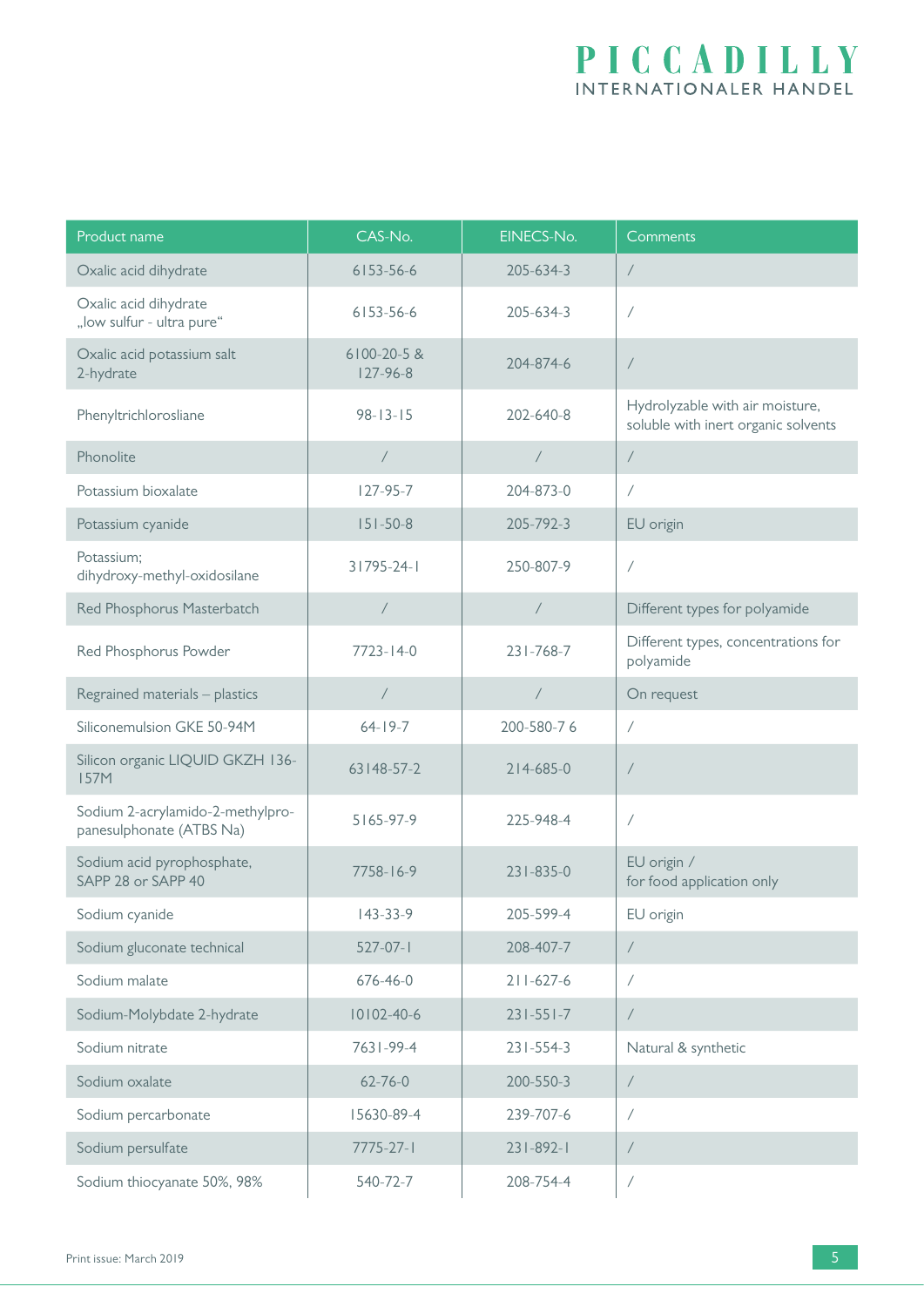| Product name                                          | CAS-No.                                  | EINECS-No.      | Comments                                          |  |
|-------------------------------------------------------|------------------------------------------|-----------------|---------------------------------------------------|--|
| Sodium tripolyphosphate                               | 7758-29-4                                | 231-838-7       | EU origin /<br>for food application only          |  |
| Sodium vinylsulfonate<br>25%, 30%, 35% Solution       | 3039-83-6                                | $221 - 242 - 5$ | $\sqrt{2}$                                        |  |
| Sulfamic Acid<br>with anticaking agent                | $5329 - 14 - 6$                          | $226 - 218 - 8$ | PICCADILLY REACH-Registration<br>$> 1.000$ t/year |  |
| Sulfamic Acid<br>without anticaking agent             | $5329 - 14 - 6$                          | $226 - 218 - 8$ | PICCADILLY REACH-Registration<br>$> 1.000$ t/year |  |
| Sulfosalicylic acid                                   | $97 - 05 - 2$                            | 202-555-6       | $\overline{ }$                                    |  |
| Talcum powder                                         | 14807-96-6                               | 238-877-9       | Different origins, types                          |  |
| <b>Taurine</b>                                        | $107 - 35 - 7$                           | 203-483-8       | $\sqrt{2}$                                        |  |
| Tetrahydrofuran                                       | $109 - 99 - 9$                           | 203-726-8       | $\sqrt{2}$                                        |  |
| Tetrasodium pyrophosphate                             | 7722-88-5                                | $231 - 767 - 1$ | EU origin /<br>for food application only          |  |
| Tin oxide                                             | 18282-10-5                               | 18282-10-5      | Different types, EU origin                        |  |
| <b>Titanium Dioxide</b>                               | 1317-80-2 (Rutil) /<br>13463-67-7 (TiO2) | 236-675-5       | $\overline{ }$                                    |  |
| Tolyltriazole (TTA)                                   | 29385-43-1                               | 249-596-6       | $\sqrt{2}$                                        |  |
| Tributyl phosphate                                    | $126 - 73 - 8$                           | 204-800-2       | Colorless liquid                                  |  |
| Triisobutyl phosphate                                 | $126 - 71 - 6$                           | 204-798-3       | $\sqrt{2}$                                        |  |
| Trimellitic anhydride                                 | 552-30-7                                 | 209-008-0       | $\overline{1}$                                    |  |
| Trisodiumcitrate dihydrate (E331)                     | 6132-04-3                                | 200-675-3       | Powder, Granulate                                 |  |
| Zeolite, Clinoptilolite natural                       | $1318-02-1$                              | $215 - 283 - 8$ | Different granular sizes                          |  |
| Zinc Oxide                                            | $1314 - 13 - 2$                          | $215 - 222 - 5$ | $\sqrt{2}$                                        |  |
| Zinc Phosphate                                        | 7779-90-0                                | $231 - 944 - 3$ | $\sqrt{2}$                                        |  |
| I-Hydroxyethylidene-1,<br>I-diphosphonic acid (HEDP)  | $2809 - 21 - 4$                          | 220-552-8       | $\sqrt{2}$                                        |  |
| 2-Acrylamido-2-methylpropanesul-<br>fonic acid (ATBS) | 15214-89-8                               | 239-268-0       | $\overline{ }$                                    |  |
| 2-Butanephosphate-<br>1,2,4-tricarboxylic acid (PBTC) | 37971-36-1                               | 253-733-5       | $\sqrt{2}$                                        |  |
| 8-Hydroxyquinoline                                    | $148 - 24 - 3$                           | $205 - 711 - 1$ | $\overline{ }$                                    |  |
| 3-Phenyl-1-propanol                                   | $122 - 97 - 4$                           | 204-587-6       | $\!\! /$                                          |  |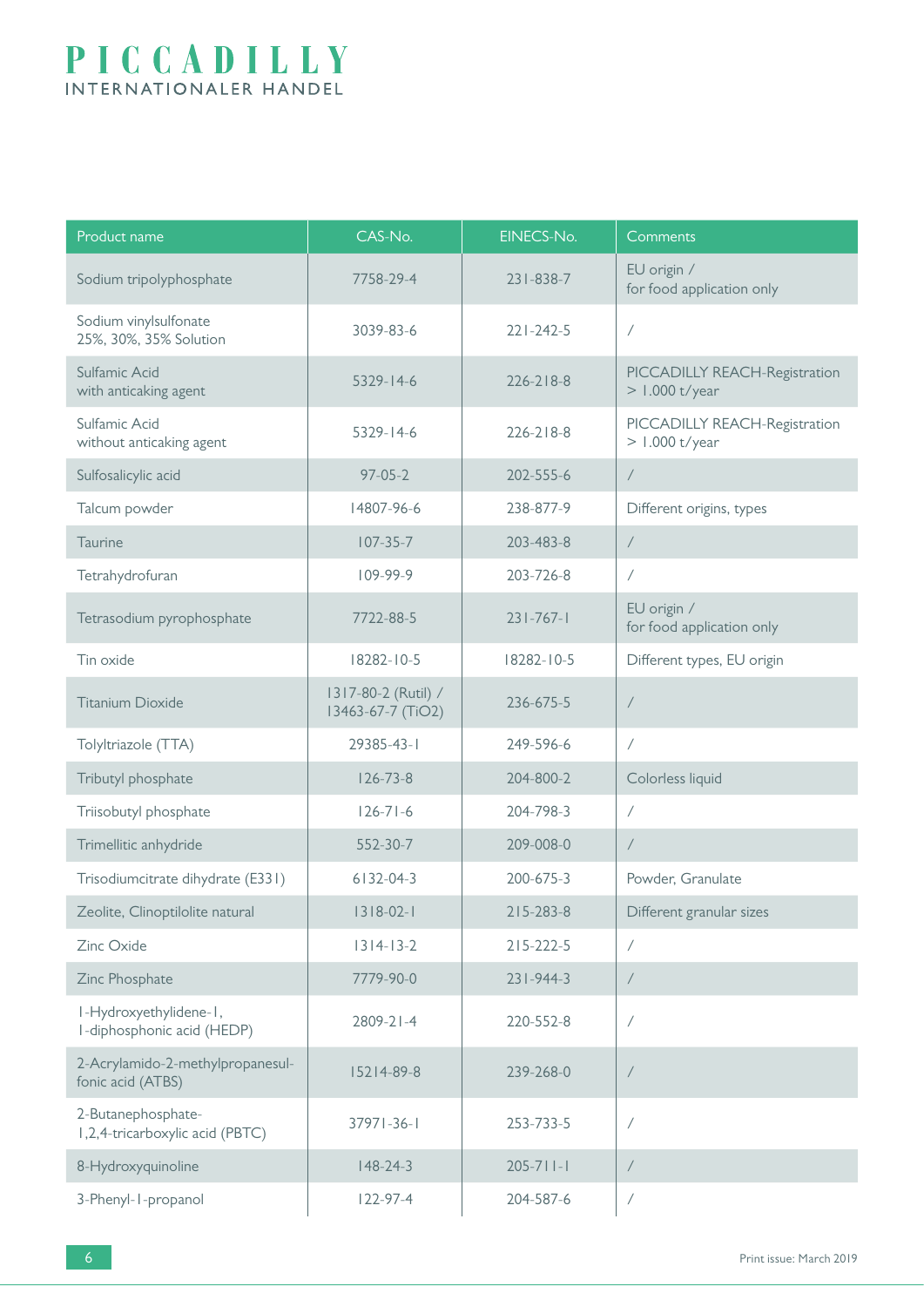

| Notes |  |
|-------|--|
|       |  |
|       |  |
|       |  |
|       |  |
|       |  |
|       |  |
|       |  |
|       |  |
|       |  |
|       |  |
|       |  |
|       |  |
|       |  |
|       |  |
|       |  |
|       |  |
|       |  |
|       |  |
|       |  |
|       |  |
|       |  |
|       |  |
|       |  |
|       |  |
|       |  |
|       |  |
|       |  |